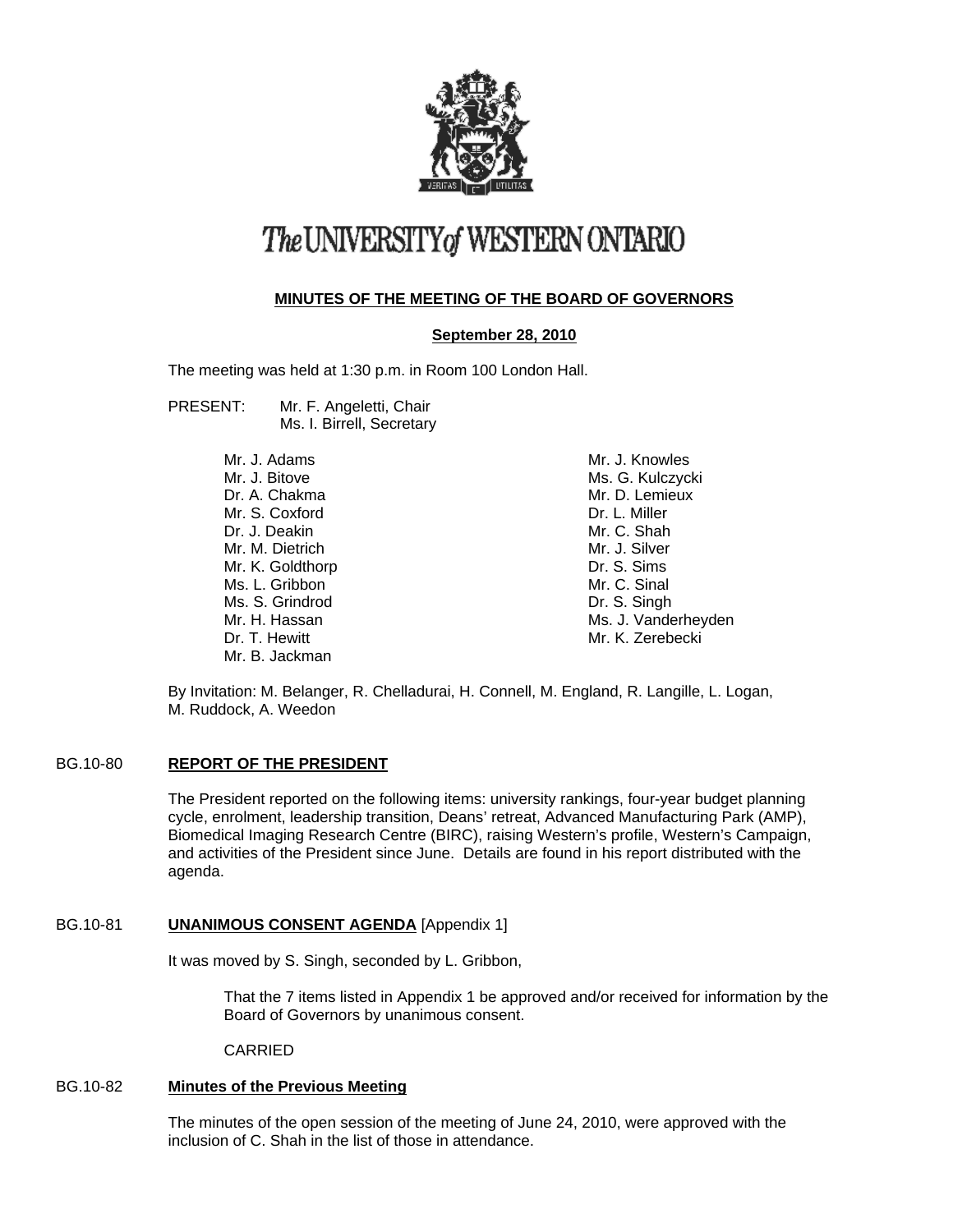#### **REPORT OF THE PROPERTY & FINANCE COMMITTEE** [Appendix II]

#### BG.10-83 **Information Items Reported by the Property & Finance Committee**

The Report of the Property & Finance Committee, detailed in Appendix II, contained the following items that were received for information by unanimous consent:

- Investment Committee Report
- Scholarships/Awards/Prizes

#### **REPORT OF THE SENIOR OPERATIONS COMMITTEE** [Appendix III]

## BG.10-84 **Advisory Council on Western Engineering and Ivey Advisory Board - Discontinuation of Board Responsibility for Membership**

It was moved by F. Angeletti, seconded by K. Zerebecki,

That Board of Governors approval no longer be required for appointments to the Advisory Council on Western Engineering and the Ivey Advisory Board.

CARRIED

#### BG.10-85 **Information Items Reported by the Senior Operations Committee**

The Report of the Senior Operations Committee, detailed in Appendix III, contained the following items that were received for information by unanimous consent:

- Board Election Schedule Fall 2010 and Spring 2011
- Policy Review Project

#### **REPORT OF THE AUDIT COMMITTEE**

#### BG.10-86 **Audited Financial Statements for the Year Ended April 30, 2010**

It was moved by J. Knowles, seconded by D. Lemieux,

That the Board of Governors approve the draft audited combined financial statements for the University for the fiscal year ended April 30, 2010, detailed in Appendix IV, Annex 1, Tab 1.

CARRIED

#### BG.10-87 **Audited Financial Statements for Related Companies and Other Organizations**

The financial statements for related companies and organizations of The University of Western Ontario for the fiscal year ended April 30, 2010, detailed in Appendix IV, Annex 1, were received for information.

#### BG.10-88 **Information Item Reported by the Audit Committee**

The Report of the Audit Committee, detailed in Appendix IV, contained the following item that was received for information by unanimous consent:

• Equity & Human Rights Services Annual Report 2009-10 **Board of Governors COVER SESSION**